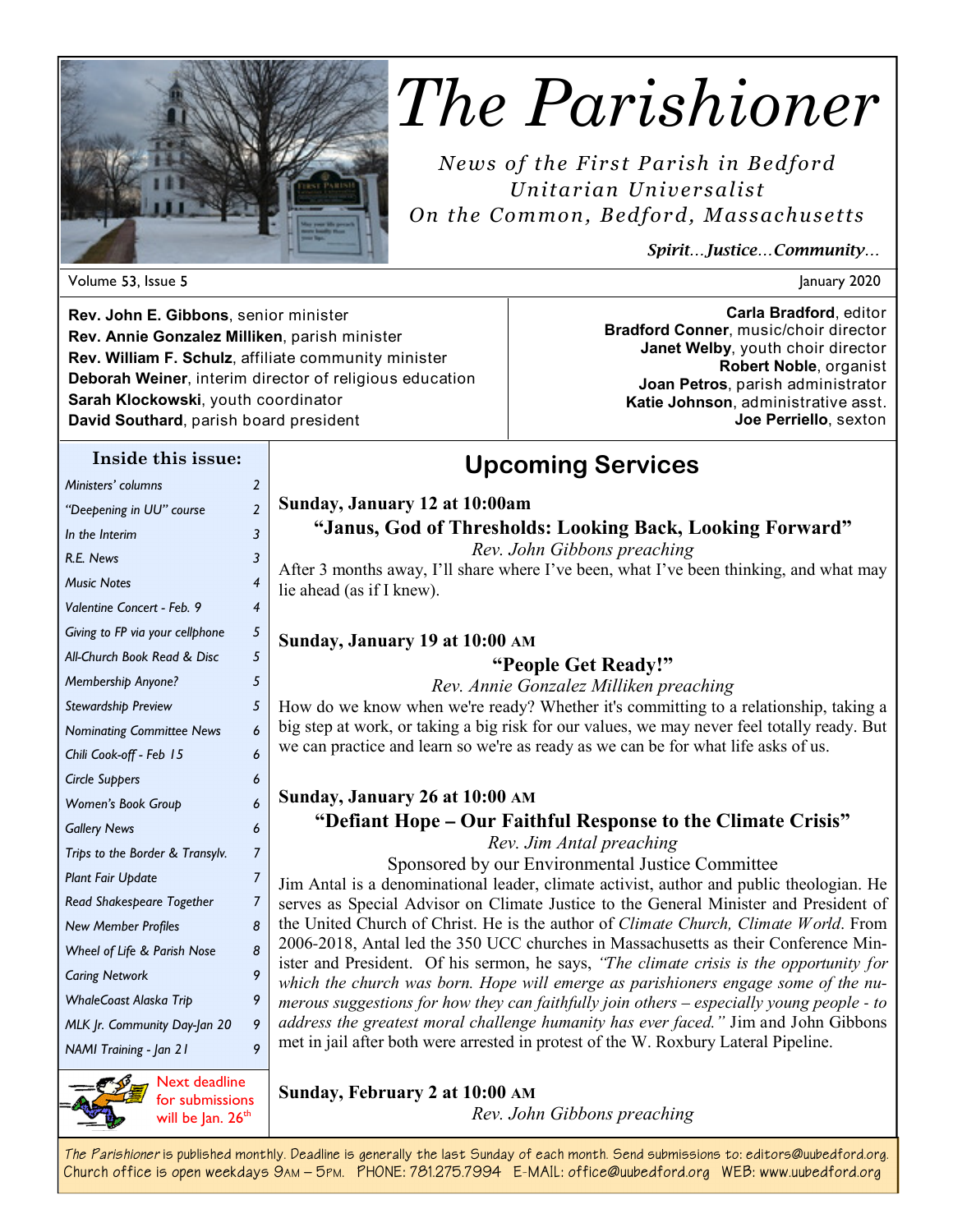### **Common Thoughts**

Dearly beloved,

I read Barbara Crocker's poem "The New Year" as our opening words last Sunday, my first back from sabbatical:

*When a door bangs shut, a window doesn't open. Sometimes, it slams on your fingers. God often gives us more than we can handle. A sorrow shared is a sorrow multiplied. There's a bottle of Champagne waiting to be uncorked, but it's not for you. Nobody wants another poem. The prize-winning envelope has someone else's name on it. This year you already know you're not going to lose those ten pounds. How can you feel hope, when the weight of last year's rejections is enough to bury you? Still, the empty page craves the pen, wants to feel the black ink unscrolling on its skin. In spite of everything, you sit at your desk and begin.*

Yes, in spite of everything, we begin again. And it's a privilege, really, to feel pain, to share sorrow, to question hope. I know: God, Whom or Whatever, thanks A LOT. It's just that that's what we do here in this dare I say? - *faith* community. (In due time, I'll have more to say about that loaded and vexatious word, *faith.)*

Yes, we begin again.

And if you don't want to call ours a *faith* community, perhaps you'd prefer to call us a *hick Camelot* (a descriptor favored by our late parishioner, Charlie Schwerin).

As I said last Sunday, thank you for letting me be away for three months. I loved being away from you, mostly. Nothing finer. Thanks to everyone who pitched in, did what you always do, and then did some more. And now, thanks for letting me come back. I love being with you, mostly. Nothing finer.

Like the empty page that craves the pen, our earth, our times, and our hearts crave what we do here, at least when we are at our best.

Thanks for showing up. Thanks for giving me a good place to show up. Thanks for this privilege. Nothing finer.

Open a window. Welcome to Camelot, my fellow hicks. Have faith. Or not.

We begin again, in love. Mostly.



#### **Minister's Musings**

This is the third year in a row that I started a new year off with a spell. Now, you might think casting spells is something for Harry Potter books and fairy tales, not a spiritual practice for us science loving UUs. I would have said the same several years ago. But I've come to hold a deep appreciation for the spiritual practice of spell casting. It's possible that casting a spell, at least the way Adrienne Maree Brown leads it in her New Year spell casting practice on the Healing Justice podcast, is nothing more than creating a poem from prompted journal entries. And perhaps that in and of itself is enough. But I have kept my hand-written spell under my pillow each year and when I've gone to retrieve it at the end of the year and re-read it, I have felt that there was some magic at play.

These new year spells are not the kind that promise to bring you good fortune in business or in love. These are spells for letting go of what is too heavy and carrying forward what we've learned. For honoring our own power and dignity. For setting clear intentions for how we'll practice liberation in the coming year. It's a nice practice for the start of the year, but really anytime is a good time to cast a spell. To lay down what is too much. Too orient oneself in the direction of connection and love and freedom. And really isn't that what we come to church for? To lay some of our sorrow and fear down on the communal altar, to get a little inspiration for the practices that will shape our life to better match our values? Maybe coming to church is a kind of magic too, at its best. May it be so.

*Annie* 

#### **Deepening in UU**

Join Rev. Annie and Doug Muder for "Deepening in UU" this winter and spring! This course will be a "coming of age" type class but shorter, more focused, and geared toward adults. We'll explore theological themes through a UU lens while creating our own "credo statements" to be shared in worship in May. The course will be from **noon to 2PM** on Sunday afternoons with childcare provided. We'll gather after worship on the following dates: **Feb. 9 & 23, March 8 & 22, April 5 & 26 and May 3**. **May 17** will be our worship service. If you are interested please sign up at bit.ly/deepeningUU or let Annie know at agonzalez@uubedford.org.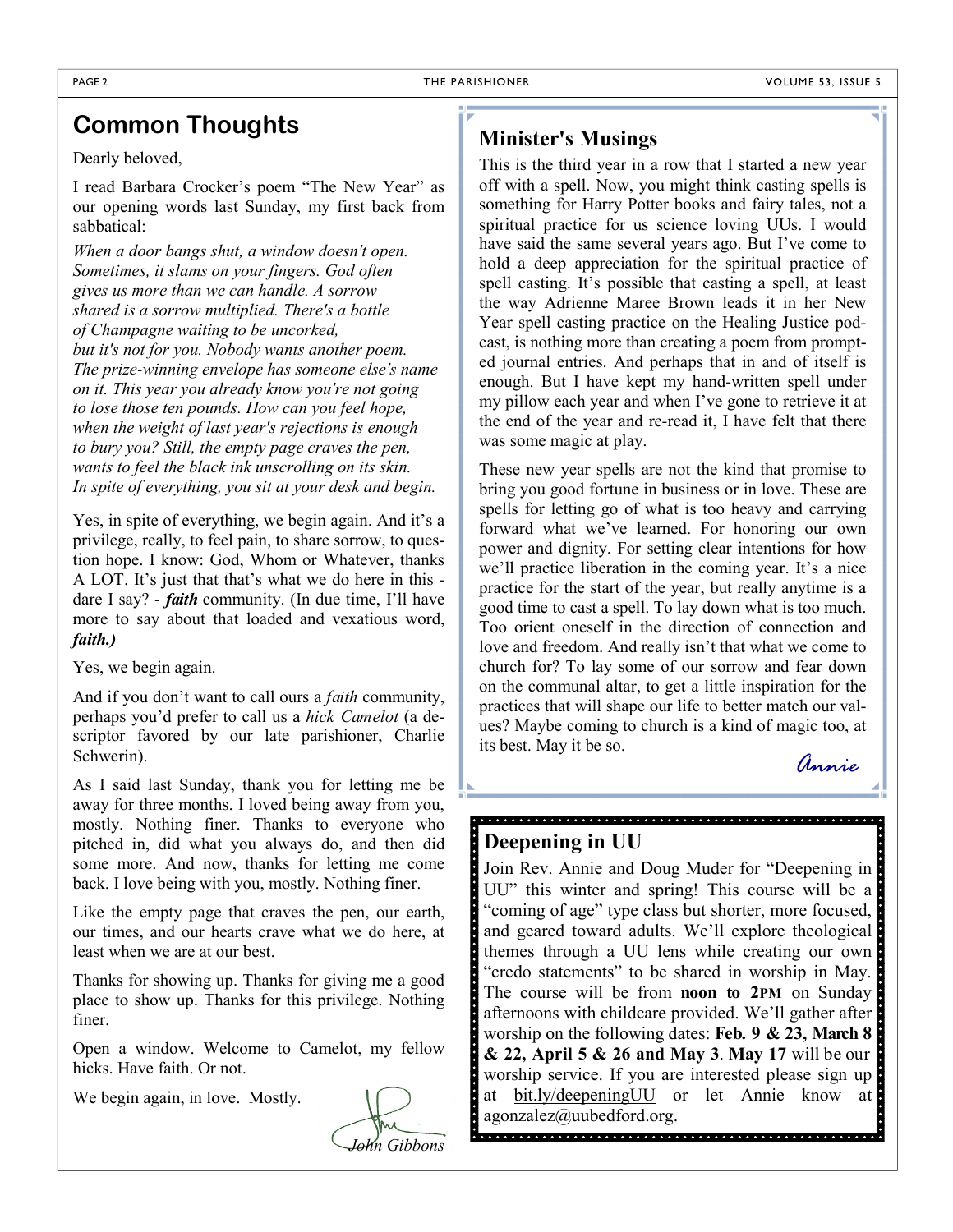#### **In the Interim –** *"As to the Meaning of Words"*

Happy new year! With the start of a new decade, and the start of this election year, we wade back into church and plunge – almost like the L Street Brownies – into the frigid and sometimes unsettled waters of a year of campaigning for the highest office in the land. Increasingly we will be subjected to political announcements and advertising, and – with the likelihood of an Impeachment trial in the Senate – to allegations about what different individuals view as truth in a changing political landscape.

And there's more: this is a time when words – the meaning and intent of them – are being called into question. Religious professionals – those of us who preach and teach and write and plan – use words to convey all that we and you are about. And in the world out there, right now, we're finding that the meaning of words is unclear sometimes. Right now, for instance, I find myself continuing to wonder about the term "alternative facts" and the way misinformation and outright lies get thrown around frequently enough that the uninformed public begins to believe them.

Words matter. For children, and for adults as well. Stephen Sondheim in his brilliant musical, "Into the Woods" reminded us: "Careful of what you say – children will listen…and learn." Words and accusations are thrown around more freely now - even at church. And we should not believe that our children and youth are not listening. While we may want to believe that verbal ugliness doesn't occur in UU congregations, we know that in fact, it's all around us. And we ignore it at our - and our children's - peril.

All of us – by our actions and our words – model for each other what is acceptable and otherwise. All of us have the opportunity to teach, and to be students, about what civil discourse and respectful behavior means – even when we don't agree with something that has been said or done. And all of us have the opportunity and (I would add) the *obligation* to speak out when something occurs that is out of relationship with our faith's principles and our own moral ethics.

I hope that you all – parents or not, signed First Parish in Bedford members or not – will take your opportunity to contribute to the larger dialogue and action we all have the opportunity to engage in – with care, with commitment, and yes, with love --seriously. I am a fervent believer in our ability, as mere human beings, to be able to change our world for the better. We do that through our words and our actions.

We are approaching the mid-point in winter – at least that is true, according to my spouse. As a religious educator, I know that these are the times when historically, religious education attendance for children and youth tends to dip. It's hard to bundle up and trudge out in the cold (and maybe the ice and the snow); so much nicer to stay by the fire, the computer, the book and the hot cup of tea or cocoa.

And yet, in this winter – and in this particular year  $-1$  want to encourage you to make the effort to get yourself to church, and for your family to do so as well. If there was ever a time when people, particularly people of faith, need to gather in supportive community; to learn and share and grow with one another – this is that year. It's tough and cold out there, in every sense that those words can convey. Come in to a place where you can find acceptance, support, learning and shared perspectives. Come to church.

It begins here, now, with care. May it be so.

Faithfully yours, *Deb* 



### **R.E. Schedule**

Education Welcome back to the winter segment of the religious education year!

We have regular RE class running on Jan. 12 (as was the case for Jan. 5).

For Jan. 19 (MLK weekend) we will be having a One Room Schoolhouse Program and will be lending our hands and hearts to carrying forward work that Dr. King advanced. In this case, providing food and love for those who are homeless or in difficult times. We'll be making sandwiches and snack bags for our friends at the Lowell Shelter. We welcome your donations (look for the box in the vestibule at the Elm St entrance starting on Jan. 5), your help as a volunteer for the activities, and/or your help in driving our donations to the shelter on Jan 19. Here's what we'll need for donations:

Peanut Butter Cracker packs

Cheese & cracker or cheese & pretzel packs Hummus and chip or pretzel packs granola bars

fruit leathers (individually packaged)

Fruit gummies in packages

juice boxes

chips in individual packages napkins

For sandwich making:

Bread - white, wheat, oatmeal

Peanut butter - smooth or creamy Jelly - grape, raspberry, strawberry, apricot Sandwich bags (resealable)

If you have questions about this info, please contact Deb Weiner (dre@fpbedford.org).

For Jan 26: regular RE class. Also the date when some of the curricula will shift (for 2 classes).

 $\sim$  Grades 2 & 3 will be moving to *Love Will Guide Us*, a UUA Tapestry of Faith curriculum focusing on the ways in which love (for our planet, for one another, etc.) can help us in our lives. You can view the curriculum here: https:// www.uua.org/re/tapestry/children/loveguide.

 $\sim$  Grades 6/7 will be moving to an adventure in the Twilight Zone with *The Fifth Dimension*, a curriculum by Karen Hager (author of our popular 4 & 5 grade curriculum on "Harry and UU"). *The Fifth Dimension* looks at some of the questions raised through the popular 1960s TV series, "The Twilight Zone" – which was written by UU Rod Serling. It should be fun!

*Deborah Weiner, Interim Director of Religious Education*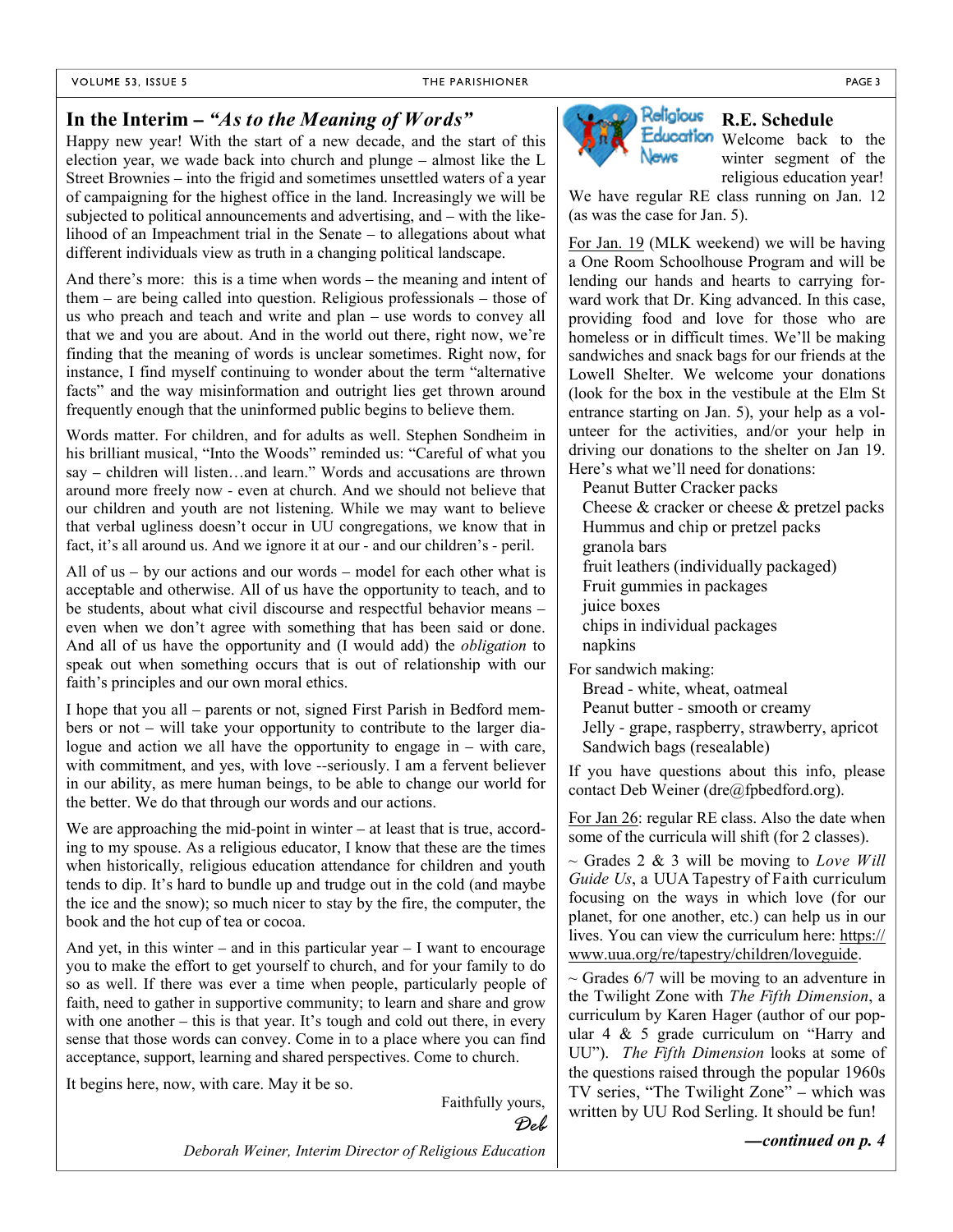#### **R.E. News** (cont'd)

~Coming up: on March 1, the grade 4  $\&$  5 group will be beginning *Our Whole Lives* for the older elementary level – a new undertaking for this congregation. Parents of youth in that age bracket will be receiving information and an invitation to attend a briefing on the program, which will be facilitated by Renae Nichols and John Wiedey.

 $\sim$  Members of our new High School group will be moving into *A Chorus of Faiths*, modeled on the work of social justice leader Eboo Patel, to help them develop leadership skills and more deeply engage in justice-making in our communities. Stay tuned for info about this program!

#### **Teachers Needed - Can you Help?**

The spring term is the perfect time for newbies to explore involvement in supporting First Parish's religious education program. Teachers are needed for several of our class levels. Training and support are included – and you get to work with some of the most fun members of the First Parish community – our children and youth! On Jan 26, the RE Committee will host a dessert buffet and teacher briefing session in Room 202 for all who have volunteered to teach – present and future. Please join us! And to find out more about teaching: please contact Interim DRE Deb Weiner (dre@uubedford.org) or speak with a member of the RE Committee: Laurie Groves, Melinda Ballou, Susan Lincoln, Jennifer McClain (Board Liaison), Renae Nichols, Andrew Van Praagh.

#### **Grateful Appreciation**

There are many ways in which members of the First Parish community support the religious education and lifelong learning programs of this congregation. But a BIG contribution has been made and deserves special thanks. Carol Reynolds has donated many books (over forty of them!) from our 'wish list' to our growing First Parish Library. These books are now available for borrowing. THANK YOU Carol! Follow this link for a listing of the available books: https://www.uubedford.org/religious-education/ first-parish-library/

#### **Artistic Spirits (STILL) Needed: A Board for our Spirit Play Classroom!**

We STILL need someone who feels artistic to work on a bulletin board outside of the Spirit Play classroom (Room L05). Deb has a picture of the design we're looking for - all it needs is your talent! This is not a big assignment, and it is a fun one. Supplies all provided for you. Can you help?? Please contact Deb Weiner for information and details on any of these items and thank you! dre@uubedford.org



*"Snow was falling so much like stars filling the dark trees that one could easily imagine its reason for being was nothing more than prettiness."* – from *Snowy Night* (2004) by Mary Oliver (1935-2019)

Here's the music for services in the upcoming month –

Jan. 5: Steve Sussman will be playing piano.

Jan. 12: Steve Sussman will be playing piano. The youth choirs directed by Janet Welby will welcome in the new year.

- Jan. 19: Robert Noble will be playing organ/piano. The adult choir will be singing two spirituals in honor of Martin Luther King Day, "Stand Still Jordan" and "I Want to Be Ready".
- Jan. 26: Robert Noble will be playing organ and Leslie Amper will be playing piano. The adult choir will sing three settings of "Kyrie eleison", one by Mozart from his famous *Requiem*, one by Beethoven from his *Mass* in C and one by contemporary composer, Paul Basler, from his "Missa Kenya", the latter featuring Fred Aldrich – French horn and Dean Groves – percussion.
- Feb. 2: Steve Sussman will be playing piano and Janet Welby will be directing our fantastic youth choirs.

**Mark your calendars!** The annual Valentine's concert, "Berlin Meets Beethoven" with Cynthia Mork, Ben Sears, Nathan Kimball, me and Yoko Hagino is coming up on Sunday afternoon, February  $9<sup>th</sup>$ . More info is below.

Now that the craziness of the holidays is over, maybe it's time to think about joining choir! We've got great plans for the winter and spring including fantastic music on Good Friday and Easter to honor the  $250<sup>th</sup>$  anniversary of Beethoven's birth, and terrific music by Handel, Haydn and others for Music Sunday. Rehearsals for the adult choir are on Thursdays from 7:30-9PM in the sanctuary.

*~Bradford Conner,* Music Director

#### **10th ANNUAL VALENTINE CONCERT! Sunday, February 9th at 4:00 p.m.**

,,,,,,,,,,,,,,,,,,,

The Music Committee presents *Berlin Meets Beethoven*

The program's first half showcases songs by one of Ameri-**C** ca's greatest songwriters, Irving Berlin. Familiar faces Cynthia Mork, Ben Sears, Brad Conner and Nathan Kimball perform popular titles like "An Old-Fashioned Wedding," "You're Just in Love," "What'll I Do?" "Always," "They Say It's Wonderful" and many others! For the second half of the program we are pleased to welcome back pianist extraordinaire Yoko Hagino playing virtuosic solo piano works by Ludwig van Beethoven in honor of the  $250<sup>th</sup>$  anniversary of his birth. As always, the concert will be followed by a scrumptious chocolate reception! A true romantic smorgasbord! Don't miss it! Suggested donation at the door: \$20, \$15 for seniors/students. Proceeds to benefit First Parish.

,,,,,,,,,,,,,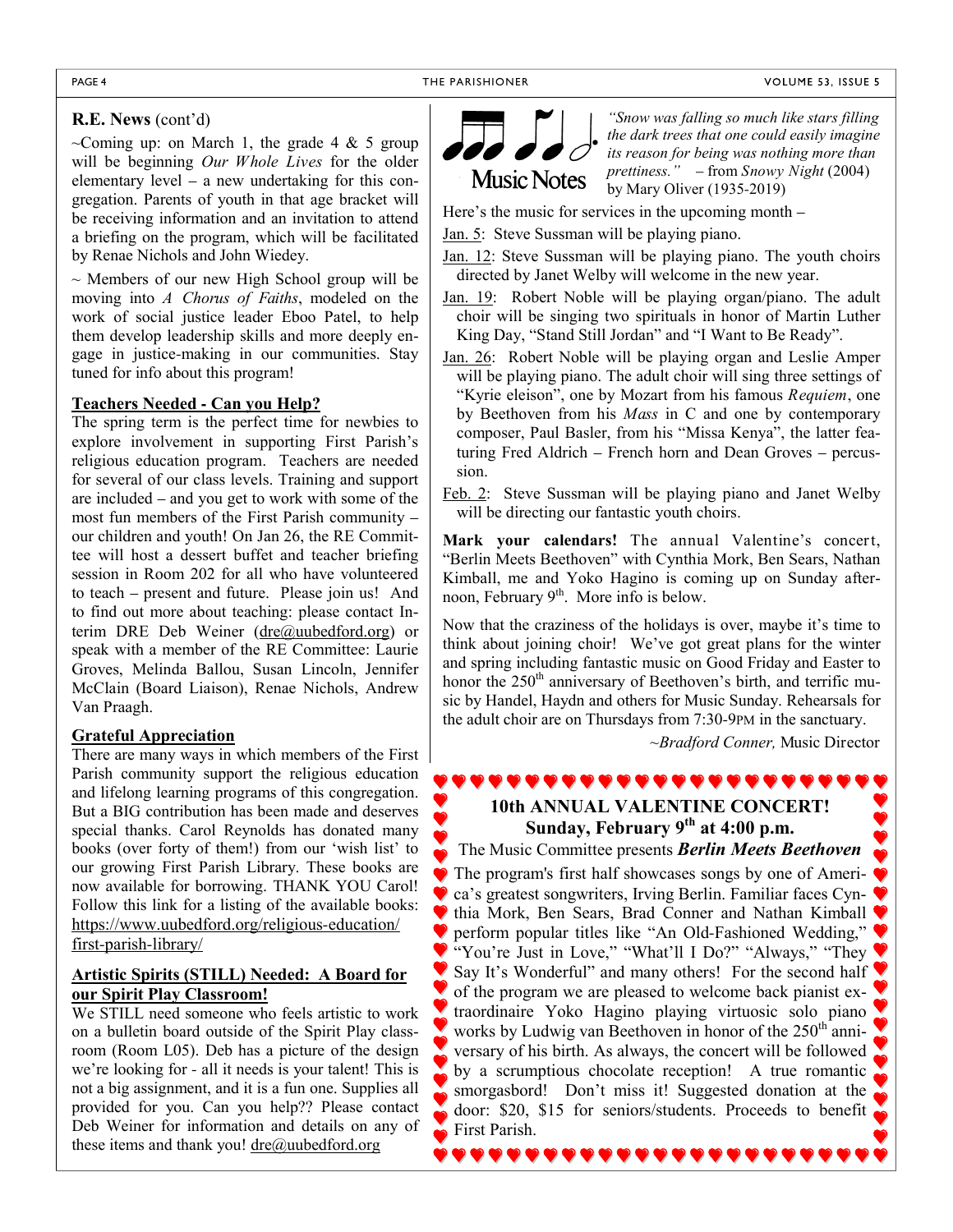#### **Giving to First Parish Using Your Cellphone**

It's now possible to give to First Parish using your Apple or Android mobile phone. Install the GivePlus application using the App Store or Google Play. Choose First Parish in Bedford, select a fund, and enter your credit card information. You can make an account with GivePlus to allow this all to be accomplished in a few clicks. Use these QR codes to find the application:







More information is available on the First Parish website at https://www.uubedford.org/giveplus/.

#### **All-Church Climate Book Read and Discussions**

Our all-church book read is *Climate Church, Climate World – How People of Faith Must Work Together for Change* by Jim Antal, who will preach at First Parish on Jan. 26 at 10AM. Before then, please join us in two book discussions, the second of which is open to all and our neighboring faith communities have been invited:

Jan. 12, noon-1:30 PM: Join us for soup and discussion. Childcare available. Please RSVP through this link: https://tinyurl.com/climatechurch if you plan to attend (and of course if you do not get a chance to or are unsure, we welcome you too).

Jan. 22, 7-8:30 PM: Join our discussion with those from other faith communities. Jim Antal is a denominational leader, award winning activist and public theologian. He serves as the national spokesperson on climate change for the United Church of Christ. While his belief is firmly rooted in Christian faith, his arguments are woven with current science and sees community action and participation as the ultimate vessel of hope. He truly speaks to all.

We hope to see you there!

*First Parish Environmental Justice Committee and Peace and Justice Committee*



#### **Membership, Anyone?**

Annually on February 1, we report our membership numbers to the UUA. It's well known that church membership in most mainline churches has been plummeting – due to increased secular-

ity and the tendency for many churches to be exclusionary or even hostile to issues of race, gender, and social justice. UU numbers nationally are not immune from these trends, and we've been growing if but slightly.

People become members at First Parish by signing our Membership Book. It's that simple…though it also signifies your willingness to participate and to share your gifts of "time, talent, and treasure." Nobody judges your contributions.

As our world becomes more parlous and dire, it's all the more important that we uphold the values we hold in common. "This is no time for a casual religion," says UUA president Susan Frederick-Gray. If you are not already a member, I urge you to consider signing our Book. We need you and we need one another. So speak with me or Annie if you are ready or have questions. We're ready when you are. *– John*

#### **Stewardship Preview**

Happy 2020 everyone! Now that we are in the new calendar year, planning for the Annual Campaign run by the Stewardship Committee is set to begin.

Last year we made some changes, and we were very pleased with the results. We hope you were, too.

Here's how it will happen this year:

- The shortened campaign was a hit! Once more it is going to be from the last Sunday in March to the last Sunday in April.
- You will pick up your pledge card packet from church on the last Sunday in March (we will mail it to you if you're not able to do so).
- At the end of the campaign will be a Stewardship Wrap-Up Party - your price of admission will be a completed pledge card!

Also expect:

- Stewardship Moments: where we hear from Parishioners about what First Parish means to them and why they feel it's important to give generously.
- Words of wisdom and challenge from our ministers about giving and Stewardship.

**The Stewardship Committee is seeking new members! Come be part of the creative team dedicated to engaging every member and friend of FPB in the financial support of our community. Please consider joining us!**

> In love and service, Your Stewardship Committee: *Dawn LaFrance-Linden* (lafrancelinden@verizon.net) *Doug Muder* (dougmuder@mac.com)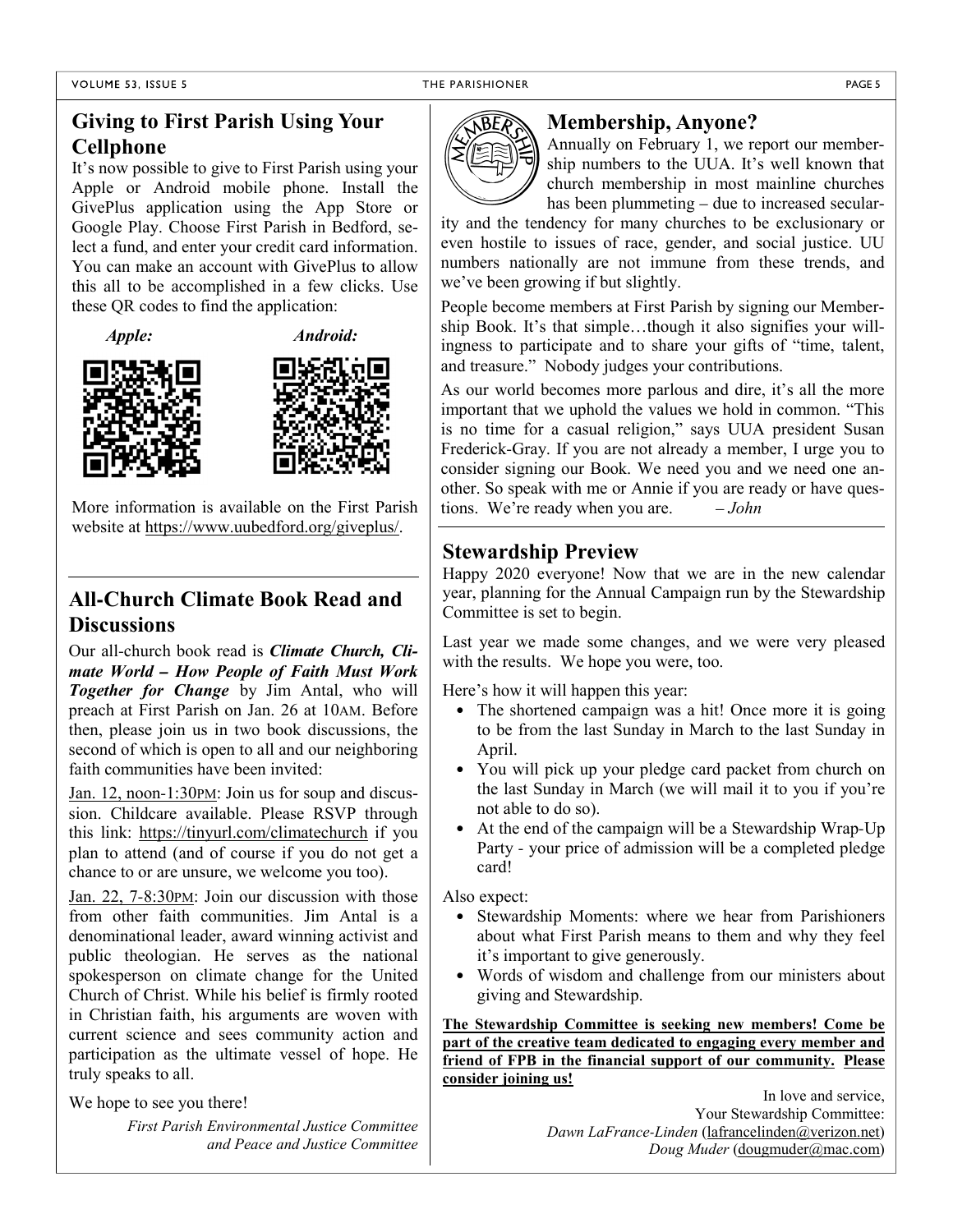#### **Nominating Committee**

The Nominating Committee continues to work on staffing the committees of FPB and identifying potential candidates for elected and appointed offices (for consideration at the June Annual Meeting). If you are looking for a way to make deeper connections with others at FPB while contributing to the well-being of our shared community, we would love to hear from you.

**This month we are looking for new members for the Stewardship Committee. Our church runs on the time, talents, and treasure donated by each of us, and the Stewardship Committee is responsible for the Annual Campaign our budget is based on.**

The Stewardship Committee meets, as the members deem necessary, roughly from January to April, to plan and conduct the Annual Campaign to solicit pledges from the Congregation to financially support FPB in the upcoming church year. This timetable is driven by the need to have a budget proposal ready for the Annual Meeting of the Congregation in June.

Stewardship consults with the Treasurer and the Ministers on the amount of support the church needs from all of us to achieve our vision, then seeks to engage every donor in taking responsibility for giving financial support to FPB through written materials and organizing direct outreach such as "Stewardship Moments" during the service, or providing soup at Community Hour. The committee also plans a Stewardship Wrap party (brush up on your FPB trivia!) to celebrate the end of the campaign and because it is good to be together.

Serving on this committee is a great way to give back and support the church we all love. Communication, organization, and creativity are the primary skills needed (not necessarily all at once, or all from one person). Absolutely no prior experience necessary! Please strongly consider volunteering for this, or another committee – we need everyone to pitch-in! We look forward to hearing from you

> In love and service, Your Nominating Committee: *Dawn LaFrance-Linden* (lafrancelinden@verizon.net) *Cecile Mercado* (cecile-mercado@comcast.net) *Heather Black* (heatherjblack@gmail.com)



#### *Save the Date:* **Chili Cook-off**

The Annual Chili Cook-off will be held on **Saturday, February 15** at 6PM in the Common Room. Now's the time to prac-

tice your favorite recipe and be on the hunt for the spiciest peppers. We hope to see you there!

#### **Circle Suppers are coming!**

There will be three Circle Supper dates in late Feb. & early March; all will be on Saturday evenings (dates TBD, but likely Feb. 22,  $\Theta$ March 7 & March 14). Circle Suppers are a great way to get to know your fellow parishioners in a more relaxed and intimate way then you can at community hour or by



Signups for Circle Supper will be held at community hours on Feb. 2 & Feb. 9. If you cannot register at either of those two times, or you have questions about how Circle Suppers work, please contact Carla Bradford at 339-223-8789 or at carlajbradford@yahoo.com before Friday Feb. 9. We hope many of you will participate in this truly special way to get to know your fellow parishioners!



#### **Meeting Sunday, Feb. 9**

The book is "Dear Evan Hansen" by Val Emmich.

From the book jacket:

*"A simple lie leads to complicated truths in this bighearted story of grief, authenticity, and the struggle to belong in an age of instant connectivity and profound isolation".*

We'll meet at First Parish at 6PM. Please bring a potluck dish to share.

Meetings/ books for the remainder of the 2020 church year: *(Note: all at the church at 6PM)*

March 8: "The Witch Elm" by Tana French April 5: "Where the Crawdads Sing" by Delia Owens June 7: "Reservation Blues" by Sherman Alexie

Please contact Margaret Jackson if you have any questions: mjacksonfpb@yahoo.com / 781-275-6580.



 *at First Parish* 

#### **Painting Buddies: Friends in Art and Life**

Artists Betty Canick, Andrea Karls, Anne Harrington, and Julia Terry will be showing their art in The Gallery @ First Parish beginning on January 11.

Encounters on Monhegan Island, Maine blossomed into the friendships for these artists. The First Parish Unitarian-Universalist Church in Watertown connected them with a fourth. Over the years they have painted together, sometimes side by side.

They found their way to First Parish because they are in a book club with Ginny Crocker. There will be a reception in February.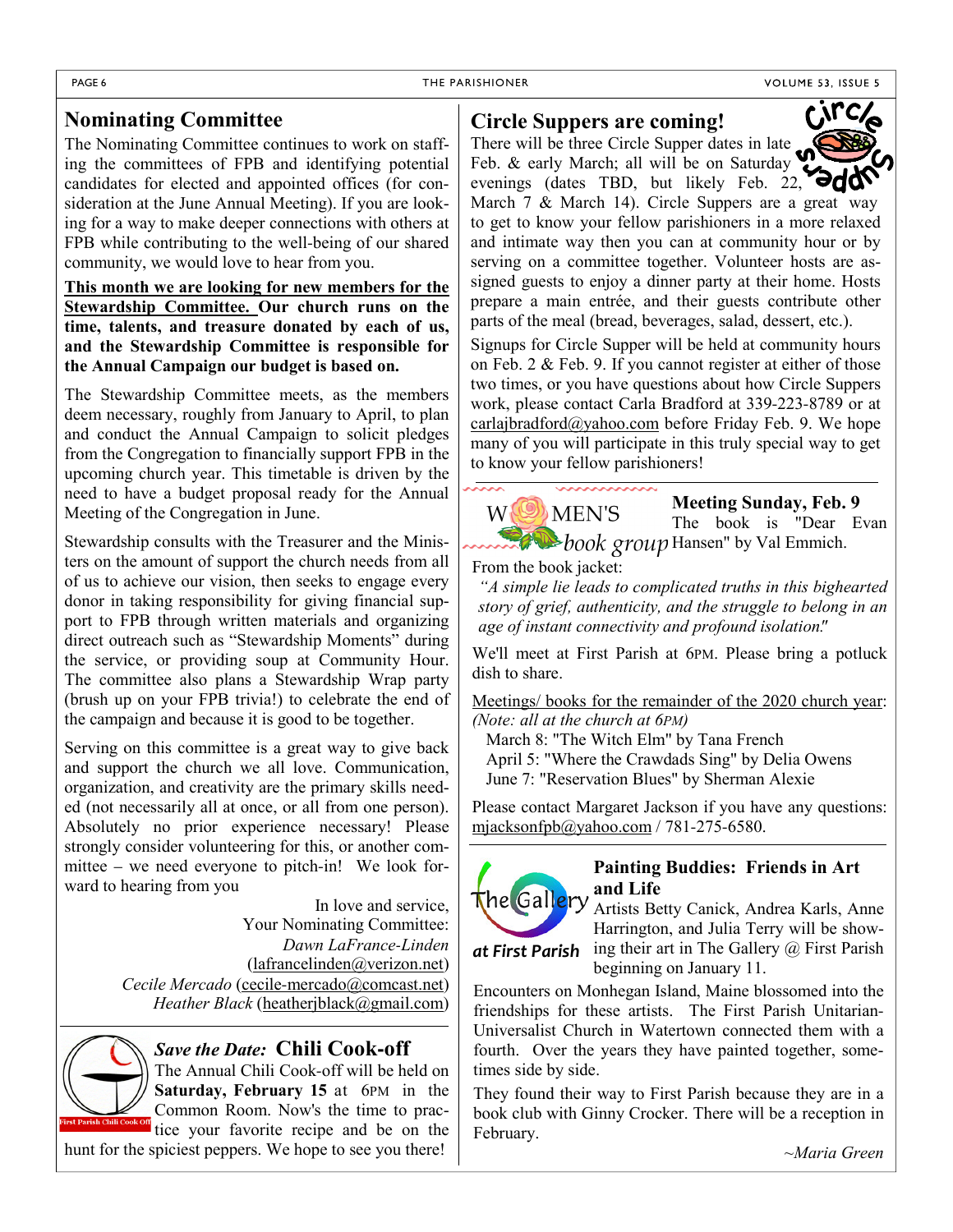#### THE PARISHIONER PAGE 7

#### **Trips to the Border & to Transylvania**

As you may know, First Parish plans to provide ways of deepening our awareness and engagement with issues of immigration, a defining issue of our times.

Among other things, we will have a multigenerational trip to the southern border, as organized by the UU College of Social Justice (a program of the UUA and UU Service Committee) in collaboration with an organization called BorderLinks. We're looking at April school vacation week, roughly April 19-25. I'm planning to go.

Here's a description that includes a sample itinerary: https://uucsj.org/journeys/borderlinks/.

As the website says, youth costs are typically \$700- 1000 and adults \$800-1100. Plus airfare to Tucson and back. Financial aid will be available.

So far, eight parishioners have signed up to go. It is most helpful if you sign up as soon as possible, but we will be able to accept additional participants until February. Nonetheless, don't delay!

Please indicate your willingness to participate by signing up at https://www.tfaforms.com/4650882.

Please also let John, Annie, or Deb know if you sign up or have questions. Though the trip is open to everyone, we're hoping for a good mix of adults, youth and young adults. We will do everything possible to find scholarship assistance. Please DO NOT let finances deter your participation.

A few years ago, I (John) was on a BorderLinks trip, and it was eye-opening. I think this will be an amazing opportunity for our congregation.

*—John, Annie, and Deb*

p.s. Just for your planning, we also expect to have our biennial pilgrimage to Transylvania this summer, tentatively planned for August 10-22. This may be the last group trip that I (John) will lead for the foreseeable future. Due to airfare and land costs, this will be somewhat more expensive than the BorderLinks trip. We'll do our best to have financial aid for this, too.

These trips are hugely transformative for the participants (and hugely beneficial for everyone at First Parish, too) and we'll do our very best to make it possible for EVERYONE who wants to go, to be able to do so. If you're interested, please speak with me asap.

I hope you'll consider these opportunities. *—John*

#### **Plant Fair Update**

On Nov. 24, there was a meeting, as advertised on Anno, regarding the future of the Plant  $& Craft \mid$ Fair. Eleven people attended, most of whom have been organizers for past Plant & Craft Fairs. (Note: there was one person younger than 55.)



The meeting started with people talking about the beginnings of the Plant Fair going back to 1954. It started with gardeners who wanted to share their passion for plants and there was much enthusiasm and activity around planning and executing the event. But its future is at risk as no one has volunteered to lead the planning and "doing" for a plant fair in May 2020.

Ideas were listed as to why it has had less attendance and participation the past few years, such as timing and conflict with other local events (Congregational church yard sale, garden Club plant sale). And that things have changed – people have many more places to buy plants and pay less for them, everyone works, Saturdays are filled with chores, kids have more sporting events on Saturdays, etc. and someone said "Sometimes things have run their course."

Given that it takes 10-12 people for the organizing committee, which usually has begun work in January, and another 4- 5 working on the various tasks closer to the actual event, there seems to be no way the Plant and Craft Fair will happen this spring. The gardeners in attendance talked about the idea of have a simple "plant fair". Nothing else – no craft booths, no bake sale – just plants and plant advice. It will likely generate less attendance and raise less money (there is an expectation of \$5,000 revenue from the Plant and Craft Fair in the current budget). However, it would be an enjoyable event and help educate members of FPB and others new to gardening. And a plant fair, coupled with other congregational events during the year in support of climate justice and environmental concerns, would manifest our  $7<sup>th</sup>$  principle.

The group was not able to come up with any feasible alternative fundraising events that would generate the revenue to meet the budget expectation.

*~Dorothy Africa & Maggie Debbie*

**To Drive the Dark Winter Away…** Join us as we gather to read aloud Shakespeare's plays! We will start off with Twelfth Night on Feb. 2 at 2PM. We will take turns and swap parts as the mood strikes us. We will likely meet at



my house (walking distance of the church), but please let us know if you will be coming so we know how big a space we'll need. Bring some snacks or drinks to share and a copy of the play, if you have one. There will be some extra copies provided. Contact Dawn LaFrance-Linden at lafrancelinden@verizon.net and please use "Shakespeare" in the subject line.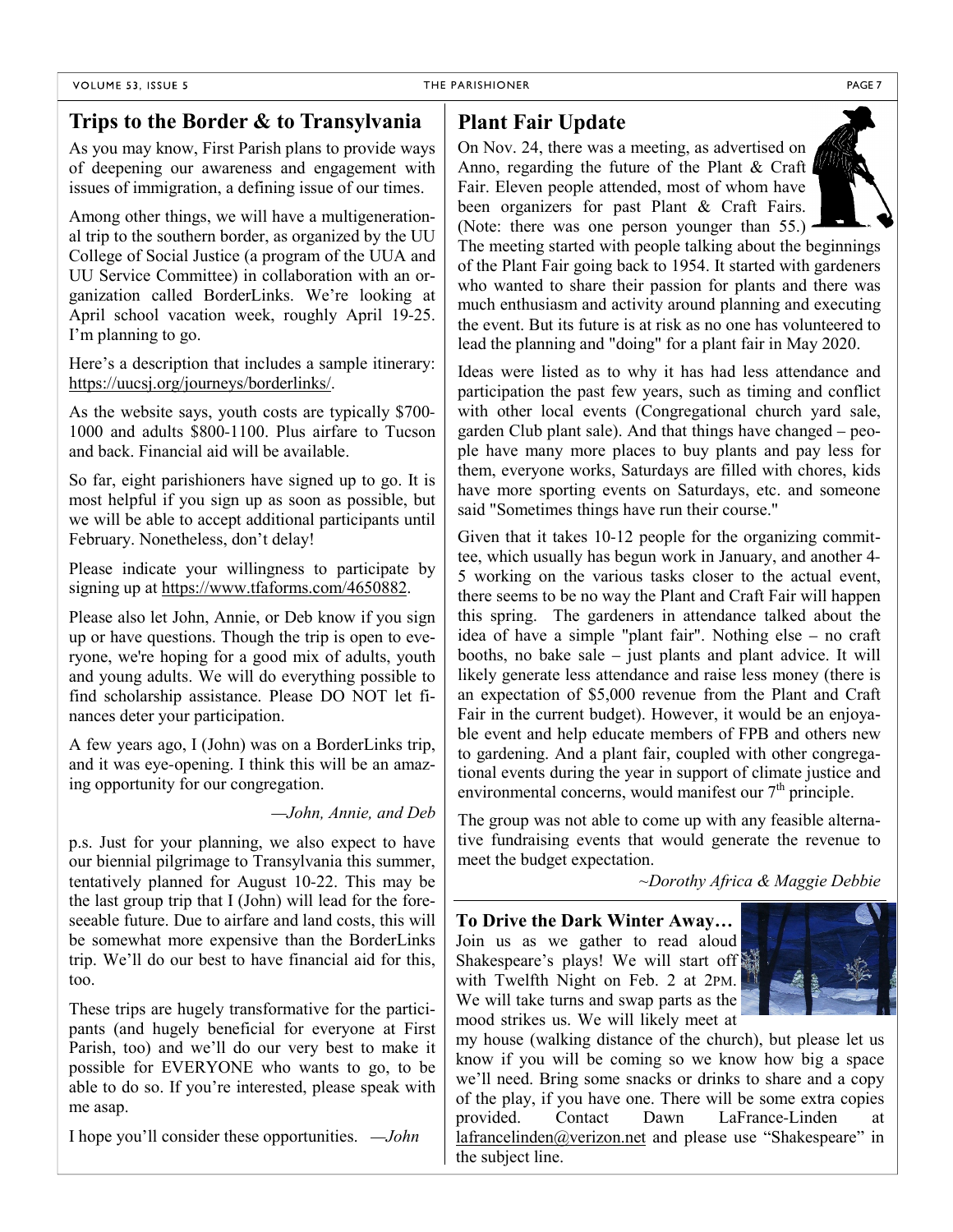

Learn about some new members at First Parish in Bedford:

*Chris & Kristina Rio* signed the membership book in April 2019. In response to our questions, they had this to say:

**What brought you to First Parish and what made you decide to become a member?** "We were looking for a local community that shared the values we believed in, and one that we'd be glad to raise our child/children in. We actually found you online!"

**Before you came to First Parish, were you a member of another church?** "We both grew up Catholic but grew distant from the church and fell out of favor with organized religion in general. Neither of us are hyper-religious, but we started going to the UU church in Reading and instantly found what we were both looking for – a spiritual home. The pastor moved away and so did we a while later, so we sought a new place to go!"

**What do you enjoy most about First Parish in Bedford?** "Absolutely the passion of the community and the feeling that everyone loves being there. The community is robust and everyone is very nice! The news feels like chaos sometimes, but sitting with like-minded people who just want to make the world better is inspiring and makes you feel like you are not alone!"

\* \* \* \* \*

**Peter Cho** signed the membership book in November 2018. In response to our questions, Peter had this to say:

**What brought you to First Parish and what made you decide to become a member?** "My wife Delsey and I started coming to First Parish in 2003. We really liked the very first service we attended which was lay-led. We've been coming back ever since. Delsey joined FPB a few years after we started attending. I took over 15 years to officially join since I'm slower than she is."

**Before you came to First Parish, were you a member of another church?** "We were not members of any other church before attending FPB."

**What do you enjoy most about First Parish in Bedford?** "I most enjoy the special holiday services at FPB including Christmas-eve and Tenebrae on Good Friday."

\* \* \* \* \*

*Sandra Swee* signed the membership book in April 2019. In response to our questions, Sandra had this to say:

**What brought you to First Parish and what made you decide to become a member?** "After moving to Bedford and having kids, I began thinking a lot about their spiritual development and wanted to find a spiritual home for us. Honestly, I knew next to nothing about UU, except that a friend of mine who is in an interfaith marriage had mentioned to me that they are welcoming to all. Fast forward a while, and then I met someone involved in the RE program here at First Parish. My interest was piqued, so I asked her lots of questions about it. By chance, she shared with me her story about growing up Catholic and converting to UU. It really resonated with me, so we decided to give First Parish a try. It has been a great fit! This is the first year that both of my kids are in RE programs, and I've enjoyed volunteering with RE as well. The whole team of volunteers that I've had the pleasure of working with are amazing!"

**Before you came to First Parish, were you a member of another church?** "I've been Catholic for most of my life, and I attended Catholic schools while growing up. The last parish that I had the closest connection to was the one where I went to elementary and junior high school, St Jude's in Waltham."

**What do you enjoy most about First Parish in Bedford?** "I love the sense of community that exists here at First Parish! The people are so welcoming and genuine. It's truly a special place where we can not only embrace and celebrate our differences, but we can also unite to support shared causes together. I'm so grateful to everyone who has welcomed me and my children into this wonderful community."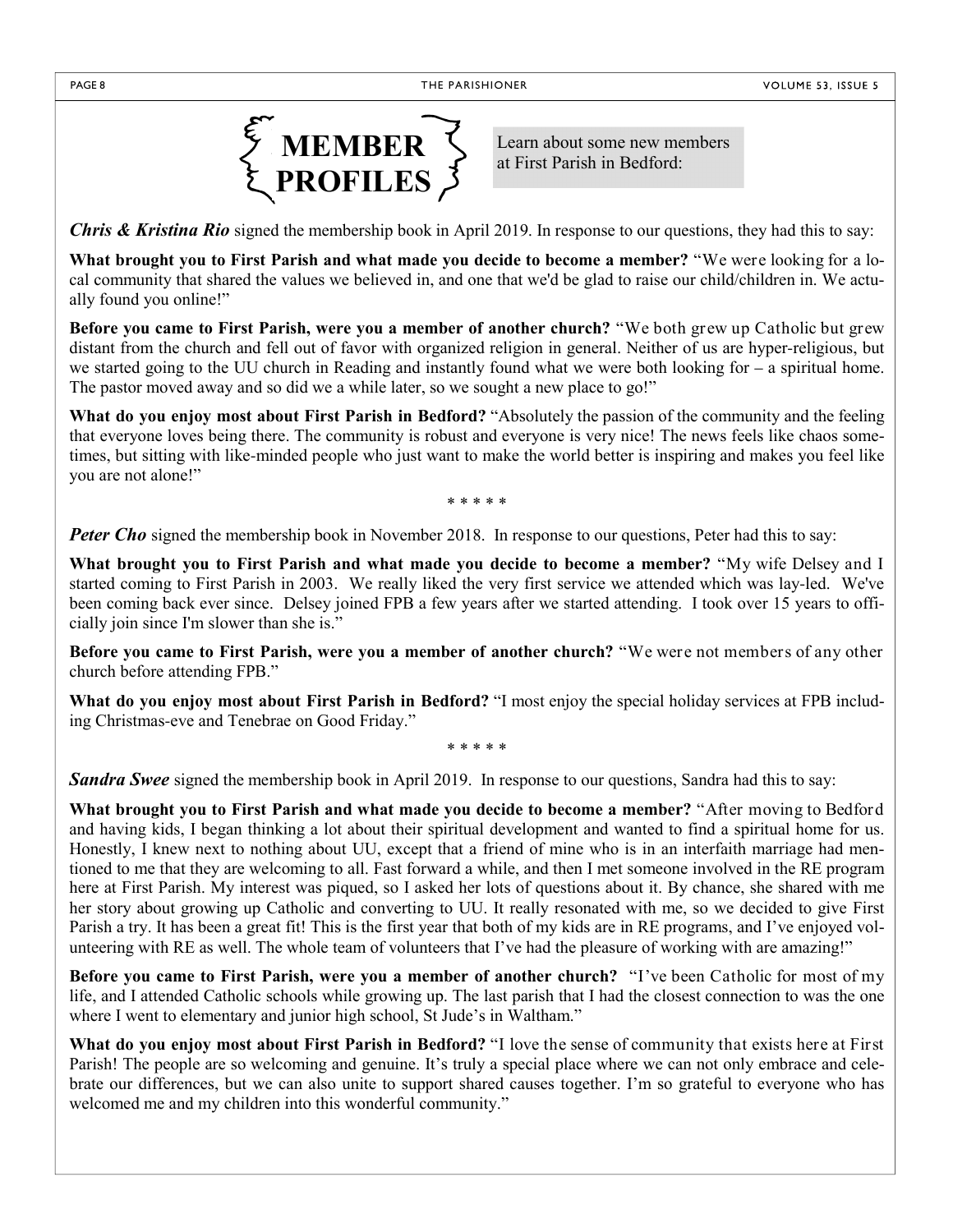#### THE PARISHIONER PAGE 9



There's a new leaf on our sanctuary Tree of Life honoring *Paul Vears*, "A Proud and Grumpy Old Man." Paul will be remembered in the Common Room at 11AM on Friday, January 31.

Tenacious, unsung, and extraordinary parishioner *Mary Firestone* died on December 21. As her friend and fellow parishioner Marcia Chertok would say, "Mary got her wings." Mary was a most creative artist, thinker, public citizen, and stalwart member of our Gallery Committee. A memorial gathering will be announced.

We've just heard news that former parishioner *Joanne Davis* died in early December. She was living at Newbury Court in Concord.

#### **News from the Parish Nose**

**News from the Parish Nose**<br>*Mary Hyatt* again has been at Lahey, bored by **Heard** reruns of Animal Planet, but just returned

home… *Laurie Groves* had a serious concussion following a fall, hence time in the hospital and rehab, and she now continues to recuperate at home… *Judith McConnell*, too, is home after a brief hospitalization… *Meg LeSchack* is getting a new hip!… Congratulations to *Bob & Ilona Johnson* who will celebrate their  $50<sup>th</sup>$ wedding anniversary in May… Congratulations also to *Alma & Brian Hart* whose daughter *Lizzie* got engaged over the holidays, as did *Kaden*, son of *Dave Southard & Tina Nappi*! —*tpn*



#### **January Caring Network**

We are fortunate at First Parish to have a great Network community that provides assistance to members who may need temporary help with shopping, a few meals delivered, or rides to medical appointments. If you need some assistance this month, contact Liz Hanegan haneganliz@hotmail.com

or 781-271-0321.

As the new year begins it is a great time to respond to Rev. Annie's request to update your involvement as a volunteer. Here is a link to the form: bit.ly/caringFPB.

> Thanks so much for all your thoughtful support, *—Sandy Boczenowski*

#### **WhaleCoast Alaska 2020**

Have you ever dreamed of visiting Alaska? If so, **WhaleCoast Alaska 2020** is for you! Four Alaska UU congregations invite you to experience our unique environmental/ cultural/spiritual



program this summer. See Alaska through the eyes of local UUs, with friendly homestays and unique tour activities. See wildlife, including moose, bears, caribou, whales, bald eagles, sea lions, etc. Visit Denali National Park. Find out more at www.WhaleCoastAK.org, email dfrey@whalecoastak.org or call 907-322-4966. Discount for groups of 8 or more. We would love to share our Alaska with you!

#### **MLK Jr. Community Day Monday, January 20 from 9:30AM to Noon First Church of Christ, 25 Great Rd, Bedford**

The Bedford Interfaith Clergy Network and Bedford Embraces Diversity are partnering to offer an expanded community day of learning and service in celebration of MLK Jr Day. For the first time, the commemoration will include a community service component, with a choice of activities that reflect Dr. King's message. The theme for the day is, "Who is My Neighbor?"

Doors will open for the event at 9am with a light breakfast, followed by a program featuring inspirational remarks on the witness of Martin Luther King Jr. by the Rev. Vernon K. Walker, to begin at 9:30AM. The speaker is affiliated with Berachah Church in Dorchester and is a leader in social justice and climate action. Following the program, participants will then have the option of joining one of the community service projects for the rest of the morning, some of which will be at First Church and others at offsite locations in Bedford. St. Paul's will be offering a workshop for all ages to help sew cloth bags for our Haiti Mission partners in Leogane.

Admission will be \$5, covering the breakfast, plus a donation of paper towels, tissues, toilet paper, or other paper products for the Middlesex Community College food bank. More info is available at www.bedfordembracesdiversity.org.

#### *Bridges to Hope:* **a free mental health training for Faith Community Leaders Jan. 21, 9AM to noon at FP Bedford**

This is a perfect introductory 3-hour training, which features:

- An informative overview of prevalent metal health myths and common symptoms of mental health disorders
- First steps to comprehensive action plans for building "bridges to hope" with your faith community
- A tool kit of community mental health resources

Who should attend? Rabbis, imams, clergy, priests, pastors, deacons, elders and lay leaders.

Registration required at http:// namicentralmiddlesex.org/. For more info contact Judith McKendry: jdmckendry@verizon.net.